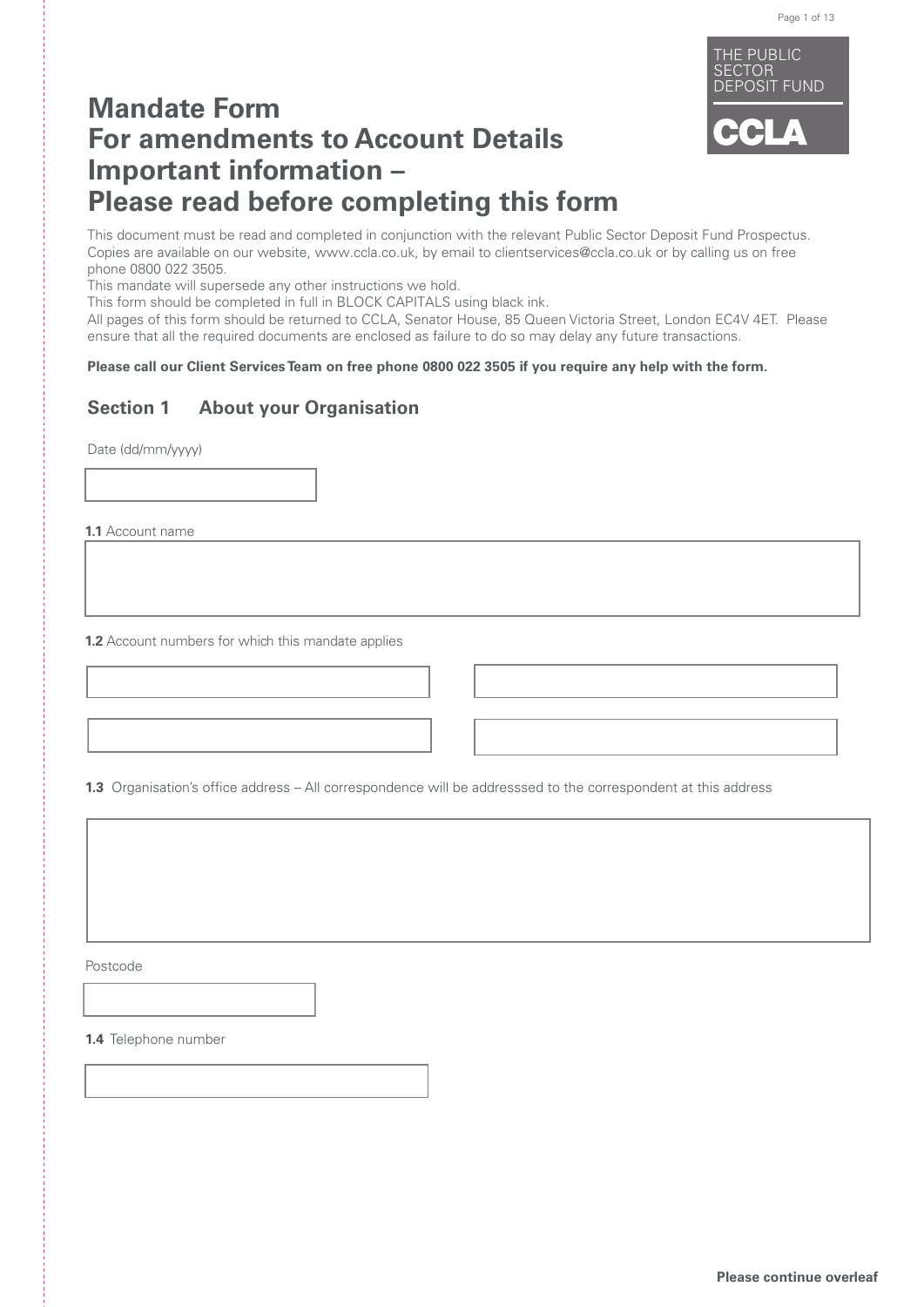## **Section 2**

# **DIRECTORS' (OR EQUIVALENT) AUTHORISATION**

This section must be read, completed and signed by a minimum of two and up to four directors (or equivalent) who have authority to give CCLA Investment Management Limited ("CCLA") instructions on behalf of the investing organisation concerning the use or transfer of money or shares.

## **Data Protection Regulation (GDPR)**

In accordance with our regulatory obligations, and as set out in our Privacy Notice, information will be retained for a minimum of seven years after the end of our relationship with you.

- As required under GDPR, consent must be given before any communication can be sent to your personal e-mail address about services other than those already provided.
- At any time, you can ask for your personal data to be removed from CCLA databases unless it is required to be retained for legal or regulatory reasons. Please email us at clientservices@ccla.co.uk or telephone us at 0800 022 3505.
- If you change your email address, or any of the other information we hold is inaccurate or out of date, please email us at client services@ccla.co.uk
- You can contact the CCLA office to receive a copy of any of your personal data currently held by us once we have received proof of your identity.
- Any details you give us will be held in accordance with current data protection legislation.
- We will not share your personal data with third parties, unless we have your permission to do so in accordance with your contract with us, or we are required to do so by law.
- We do not sell any personal data held.
- When you give us personal data, we take steps to ensure that it is treated securely. Information you send to us electronically is transmitted over the internet, but this cannot be guaranteed to be 100% secure. As a result, while we strive to protect your personal data, CCLA cannot guarantee the security of any information you transmit to us, and you do so at your own risk. Once we receive your information, we make our best effort to ensure its security on our systems mainly in password accessed databases.
- We do not collect information automatically from our website.
- Personal data will be retained in CCLA's systems which are password protected.

Please see the website for details of CCLA's Privacy Notice and full details of CCLA's Data Protection Policy are available on request.

## **Anti−Money laundering**

We may need to ask you for documentation to assist us in verifying your identity. We must verify your identity in accordance with regulatory requirements. We normally do this using electronic means but occasionally we have to ask for extra documents from you to complete this process.

## **How your money may be held**

Where you provide money to us by way of an electronic transfer in order to invest in The Public Sector Deposit Fund ("PSDF"), if we have not paid this money to the depositary of the Company by the end of the business day following the date of receipt of the money, we are required to treat this money as client money and pay this money into a client money account. Please note that, until the end of the business day following the date of receipt of the money, it is possible that your money will not be held as client money and therefore will not be segregated under the FCA's client money rules.

Where you provide money to us by way of a cheque in order to invest in The PSDF, we will treat this money as client money and will pay it into a client money account by close of business on the day following receipt, where it will remain until such time as it is paid to the depositary of the Company.

In addition, we are required to treat as client money any redemption proceeds which we continue to hold at the end of the business day following the day that we receive your redemption proceeds from the Depositary. You acknowledge and agree that, until this time, it is possible that these proceeds will not be held as client money and therefore will not be segregated under the FCA's client money rules.

### **FATCA**

The UK International Tax Compliance (United States of America) Regulations 2014 (the **UK Regulations**) came into force on 30 June 2014 and implement the "Agreement between the Government of the United Kingdom of Great Britain and Northern Ireland and the Government of the United States of America to Improve International Tax Compliance and to Implement FATCA" (commonly known as **FATCA**). Under UK Regulations, Financial Institutions must identify all reportable accounts and establish the tax residency of all account holders not just in respect of US persons. More background on how FATCA has been implemented in the UK can be found in HMRC's Guidance Notes at:

https://www.gov.uk/government/publications/uk-us-automatic-exchange-of-information-agreement

In order to comply with the UK Regulations, the Manager may be required to collect certain information about each Unitholder's tax residence(s), and determine whether it is obliged to submit certain account information to UK tax authorities, who may pass it on to other tax authorities.

Unitholders may also be asked to provide additional information to the Manager to enable the Fund to satisfy its obligations. Institutional Unitholders may be required to provide a Global Intermediary Identifications Number (**GIIN**). Failure to provide requested information may subject a Unitholder to liability for any resulting US withholding taxes, US tax information reporting and/or mandatory redemption, transfer or other termination of the Unitholder's interest in its Units. The GIIN for the Fund is available on request.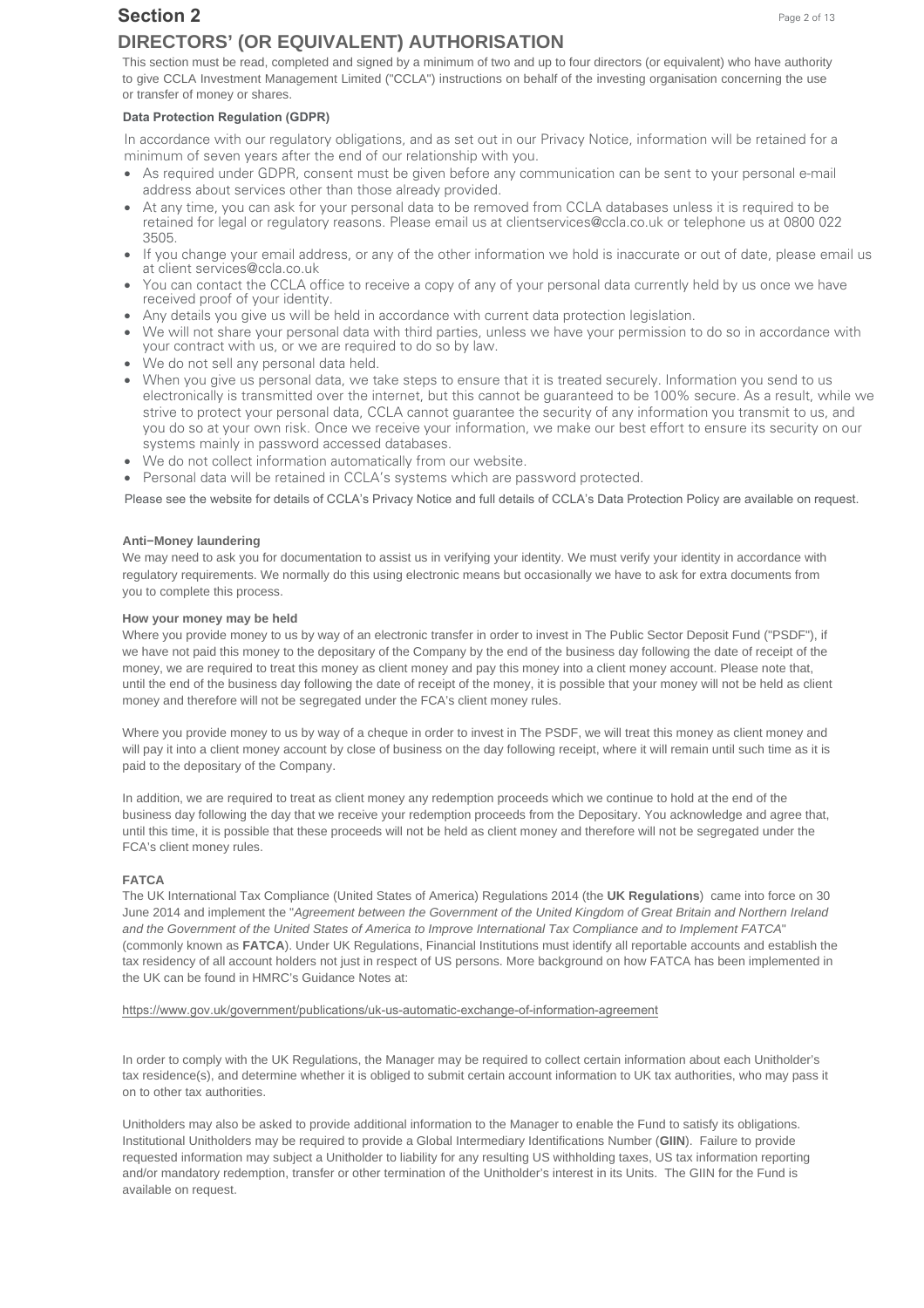## **By signing the authorisation section of this mandate form, we confirm that:**

- The shares to which this form relates are and will at all times be on behalf of the investing organisation;
- We have read and understood the contents of the Funds Key Investor Information Document ("KIID") and the Prospectus;
- We have read the important information page displayed on the website http://www.psdf.co.uk/downloads/ and accept its content;
- The investing organisation is eligible to invest in the PSDF under the Prospectus;
- The persons signing below are duly authorised to sign on behalf of the investing organisation;
- We will inform CCLA immediately should the investing organisation cease to qualify at which time disinvestment from the PSDF will be required;
- The main contact and authorised signatories for this account are known to us:
- We shall notify CCLA of any subsequent changes of directors (or equivalent), main contact and/or authorised signatories;
- The investing organisation is a UK Public Sector body which is entitled to receive distributions from the Fund gross of tax;

#### **We authorise you to:**

- Conduct the account(s) as instructed in this mandate form.
- Accept faxed instructions that purport to be properly issued in accordance with this form. We indemnify you against any costs or loss arising from your acting on such instructions.
- Accept email instructions (Please sign and return the attached email indemnity).

Accounts should be operated by any one, or any two, of the authorised signatories.

Any two of the authorised signatories Any one of the authorised signatories

#### **First Director (or equivalent)**

Date (dd/mm/yyyy)

**Second Director (or equivalent)** 

Name Signature

**First Director needs to complete sections 2.1 to 2.4**

Name Signature Signature

Date (dd/mm/yyyy)

## **Third Director (or equivalent)**

**Fourth Director (or equivalent)** 

Date (dd/mm/yyyy)

**Second Director needs to complete sections 2.5 to 2.8**

Name Signature Signature

**Third Director needs to complete sections 2.9 to 2.12**

Name Signature

Date (dd/mm/yyyy)

**Fourth Director needs to complete sections 2.13 to 2.16**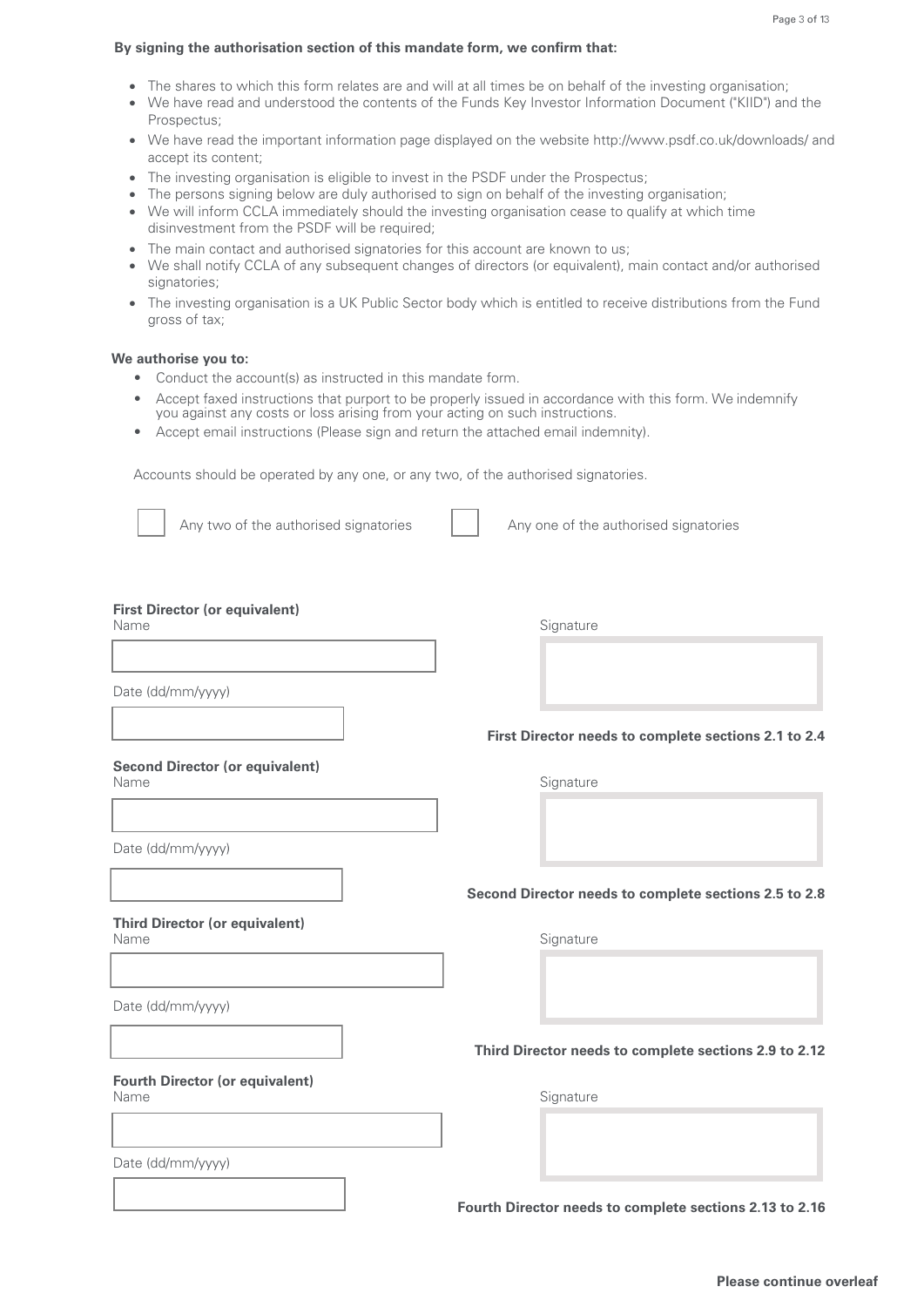| <b>First Director (or equivalent)</b>                     | Page 4 of 13                                                                                                              |
|-----------------------------------------------------------|---------------------------------------------------------------------------------------------------------------------------|
| 2.1 Title<br>Forename                                     |                                                                                                                           |
|                                                           |                                                                                                                           |
| Middle name                                               | Surname                                                                                                                   |
|                                                           |                                                                                                                           |
| Date of birth (dd/mm/yyyy)                                | Position                                                                                                                  |
|                                                           |                                                                                                                           |
| Daytime Telephone number                                  |                                                                                                                           |
|                                                           |                                                                                                                           |
| Email address                                             |                                                                                                                           |
|                                                           |                                                                                                                           |
|                                                           |                                                                                                                           |
| Home address<br>Postcode                                  |                                                                                                                           |
|                                                           | Date moved to this address (dd/mm/yyyy)                                                                                   |
|                                                           | If you have lived at this address for less than three years please provide details of your previous address below.        |
|                                                           |                                                                                                                           |
| Postcode                                                  | Date moved to this address (dd/mm/yyyy)                                                                                   |
|                                                           |                                                                                                                           |
|                                                           | 2.2 Will you be the correspondent for this account? (correspondence will be sent to the address as stated in section 1.3) |
| Yes<br>No                                                 |                                                                                                                           |
| 2.3 Will you be an authorised signatory for this account? |                                                                                                                           |
| Yes<br>No                                                 |                                                                                                                           |
| Signature                                                 |                                                                                                                           |

Date (dd/mm/yyyy)

I confirm that to the best of my knowledge all of the above information that I have provided is correct as at the date of signing.

**2.4** If you do not want to receive information on CCLA's other products and services, by post please tick here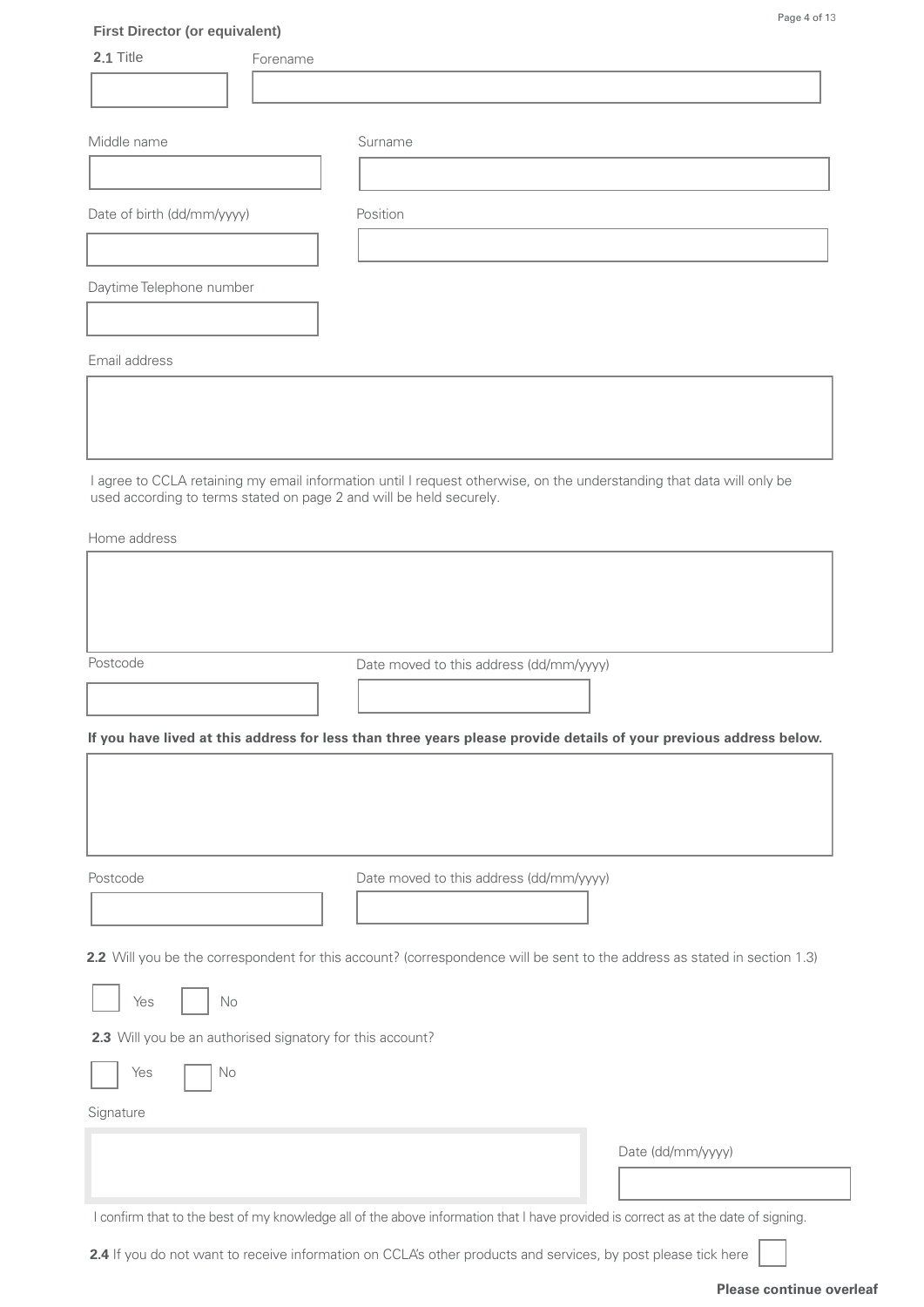| <b>Second Director (or equivalent)</b> |                                                                     | Page 5 of 13                                                                                                          |
|----------------------------------------|---------------------------------------------------------------------|-----------------------------------------------------------------------------------------------------------------------|
| 2.5 Title                              | Forename                                                            |                                                                                                                       |
|                                        |                                                                     |                                                                                                                       |
| Middle name                            | Surname                                                             |                                                                                                                       |
|                                        |                                                                     |                                                                                                                       |
| Date of birth (dd/mm/yyyy)             | Position                                                            |                                                                                                                       |
|                                        |                                                                     |                                                                                                                       |
| Daytime Telephone number               |                                                                     |                                                                                                                       |
| Email address                          |                                                                     |                                                                                                                       |
|                                        |                                                                     |                                                                                                                       |
|                                        | used according to terms stated on page 2 and will be held securely. | I agree to CCLA retaining my email information until I request otherwise, on the understanding that data will only be |
| Home address                           |                                                                     |                                                                                                                       |
|                                        |                                                                     |                                                                                                                       |
|                                        |                                                                     |                                                                                                                       |
|                                        |                                                                     |                                                                                                                       |

Postcode **Date moved to this address (dd/mm/yyyy)** 

**If you have lived at this address for less than three years please provide details of your previous address below.**

Postcode Date moved to this address (dd/mm/yyyy)

**2.6** Will you be the correspondent for this account? (correspondence will be sent to the address as stated in section 1.3)

| Yes |  | No |
|-----|--|----|
|-----|--|----|

**2.7** Will you be an authorised signatory for this account?

| <b>Yes</b> | $N_{\Omega}$ |
|------------|--------------|
|------------|--------------|

Signature

Date (dd/mm/yyyy)

I confirm that to the best of my knowledge all of the above information that I have provided is correct as at the date of signing.

**2.8** If you do not want to receive information on CCLA's other products and services, by post please tick here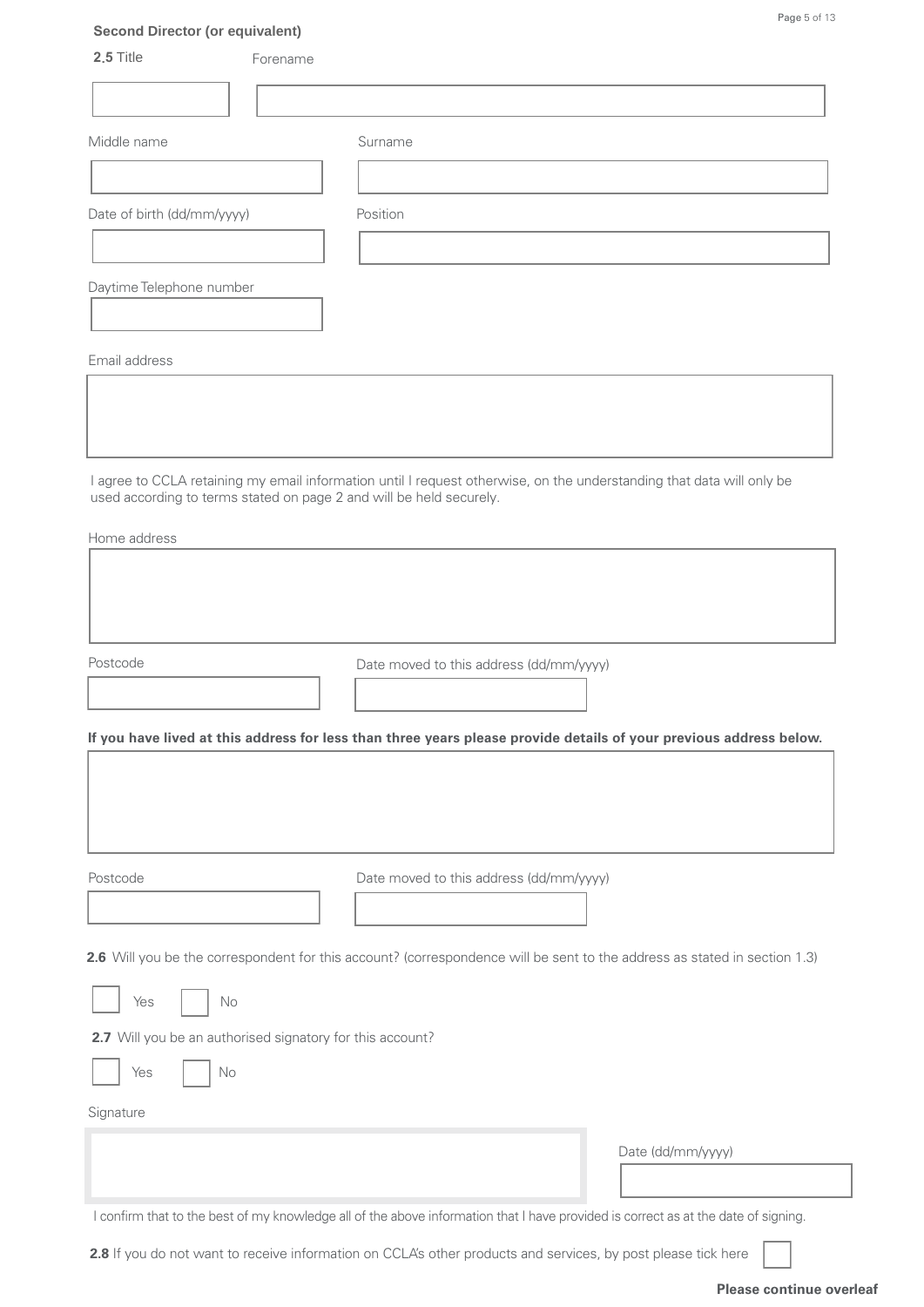| <b>Third Director (or equivalent)</b>                      |          | Page 6 of 13                                                                                                                                                                                 |
|------------------------------------------------------------|----------|----------------------------------------------------------------------------------------------------------------------------------------------------------------------------------------------|
| 2.9 Title                                                  | Forename |                                                                                                                                                                                              |
|                                                            |          |                                                                                                                                                                                              |
| Middle name                                                |          | Surname                                                                                                                                                                                      |
|                                                            |          |                                                                                                                                                                                              |
| Date of birth (dd/mm/yyyy)                                 |          | Position                                                                                                                                                                                     |
|                                                            |          |                                                                                                                                                                                              |
| Daytime Telephone number                                   |          |                                                                                                                                                                                              |
|                                                            |          |                                                                                                                                                                                              |
| Email address                                              |          |                                                                                                                                                                                              |
|                                                            |          |                                                                                                                                                                                              |
|                                                            |          |                                                                                                                                                                                              |
|                                                            |          |                                                                                                                                                                                              |
|                                                            |          | I agree to CCLA retaining my email information until I request otherwise, on the understanding that data will only be<br>used according to terms stated on page 2 and will be held securely. |
| Home address                                               |          |                                                                                                                                                                                              |
|                                                            |          |                                                                                                                                                                                              |
|                                                            |          |                                                                                                                                                                                              |
|                                                            |          |                                                                                                                                                                                              |
| Postcode                                                   |          | Date moved to this address (dd/mm/yyyy)                                                                                                                                                      |
|                                                            |          |                                                                                                                                                                                              |
|                                                            |          | If you have lived at this address for less than three years please provide details of your previous address below.                                                                           |
|                                                            |          |                                                                                                                                                                                              |
|                                                            |          |                                                                                                                                                                                              |
|                                                            |          |                                                                                                                                                                                              |
| Postcode                                                   |          | Date moved to this address (dd/mm/yyyy)                                                                                                                                                      |
|                                                            |          |                                                                                                                                                                                              |
|                                                            |          | 2.10 Will you be the correspondent for this account? (correspondence will be sent to the address as stated in section 1.3)                                                                   |
|                                                            |          |                                                                                                                                                                                              |
| $\rm No$<br>Yes                                            |          |                                                                                                                                                                                              |
| 2.11 Will you be an authorised signatory for this account? |          |                                                                                                                                                                                              |
| Yes<br>No                                                  |          |                                                                                                                                                                                              |

Date (dd/mm/yyyy)

I confirm that to the best of my knowledge all of the above information that I have provided is correct as at the date of signing.

**2.12** If you do not want to receive information on CCLA's other products and services, by post please tick here

Signature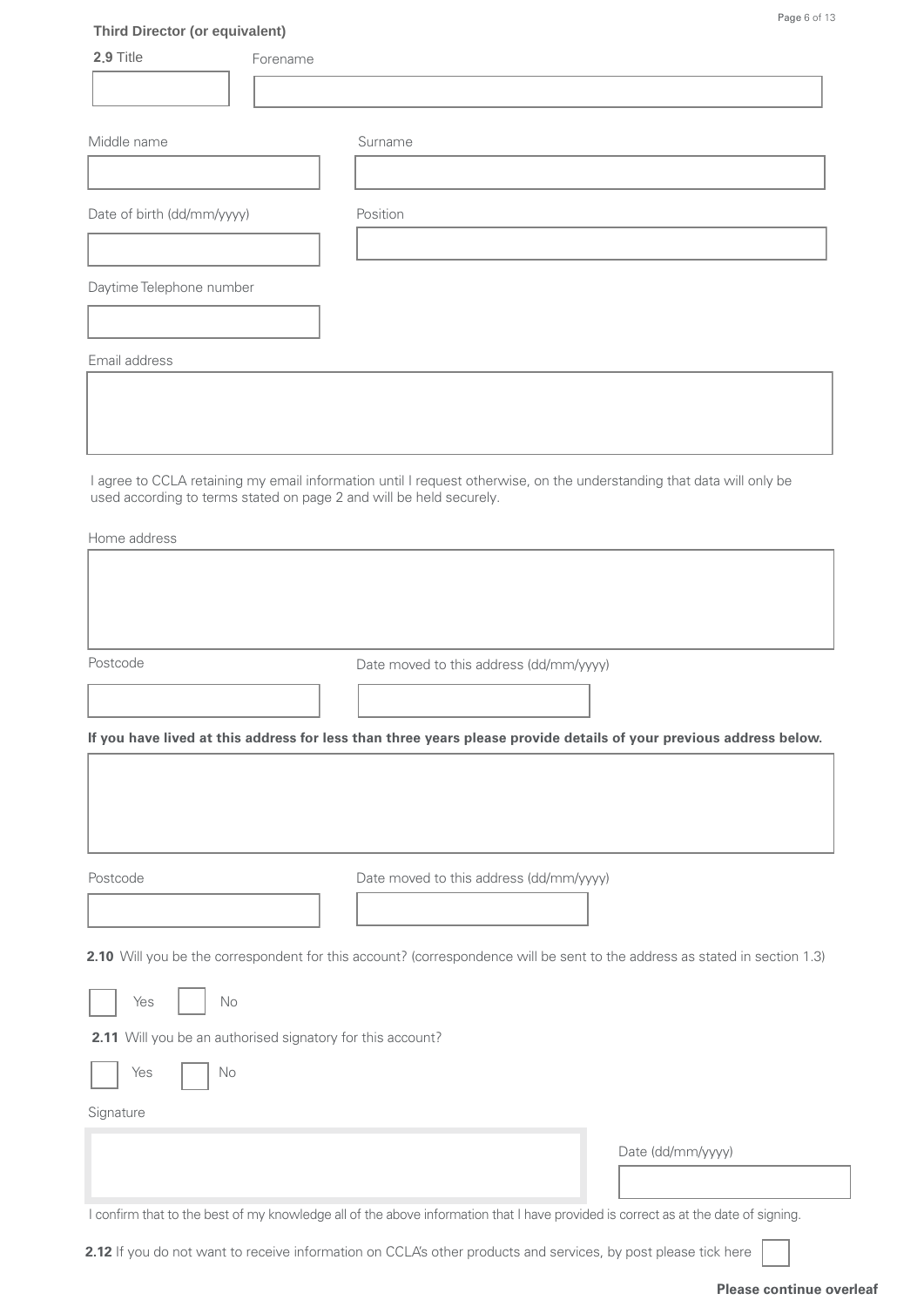| <b>Fourth Director (or equivalent)</b><br><b>2.13 Title</b> | Forename                                                                                                                   |
|-------------------------------------------------------------|----------------------------------------------------------------------------------------------------------------------------|
|                                                             |                                                                                                                            |
|                                                             |                                                                                                                            |
| Middle name                                                 | Surname                                                                                                                    |
|                                                             |                                                                                                                            |
|                                                             |                                                                                                                            |
| Date of birth (dd/mm/yyyy)                                  | Position                                                                                                                   |
|                                                             |                                                                                                                            |
| Daytime Telephone number                                    |                                                                                                                            |
|                                                             |                                                                                                                            |
|                                                             |                                                                                                                            |
| Email address                                               |                                                                                                                            |
|                                                             |                                                                                                                            |
|                                                             |                                                                                                                            |
|                                                             |                                                                                                                            |
|                                                             | I agree to CCLA retaining my email information until I request otherwise, on the understanding that data will only be      |
|                                                             | used according to terms stated on page 2 and will be held securely.                                                        |
| Home address                                                |                                                                                                                            |
|                                                             |                                                                                                                            |
|                                                             |                                                                                                                            |
|                                                             |                                                                                                                            |
|                                                             |                                                                                                                            |
| Postcode                                                    | Date moved to this address (dd/mm/yyyy)                                                                                    |
|                                                             |                                                                                                                            |
|                                                             | If you have lived at this address for less than three years please provide details of your previous address below.         |
|                                                             |                                                                                                                            |
|                                                             |                                                                                                                            |
|                                                             |                                                                                                                            |
|                                                             |                                                                                                                            |
| Postcode                                                    | Date moved to this address (dd/mm/yyyy)                                                                                    |
|                                                             |                                                                                                                            |
|                                                             |                                                                                                                            |
|                                                             | 2.14 Will you be the correspondent for this account? (correspondence will be sent to the address as stated in section 1.3) |
|                                                             |                                                                                                                            |
| Yes                                                         | No                                                                                                                         |
|                                                             | 2.15 Will you be an authorised signatory for this account?                                                                 |
| Yes                                                         | No                                                                                                                         |
|                                                             |                                                                                                                            |
| Signature                                                   |                                                                                                                            |

I confirm that to the best of my knowledge all of the above information that I have provided is correct as at the date of signing.

2.16 If you do not want to receive information on CCLA's other products and services, by post please tick here

Date (dd/mm/yyyy)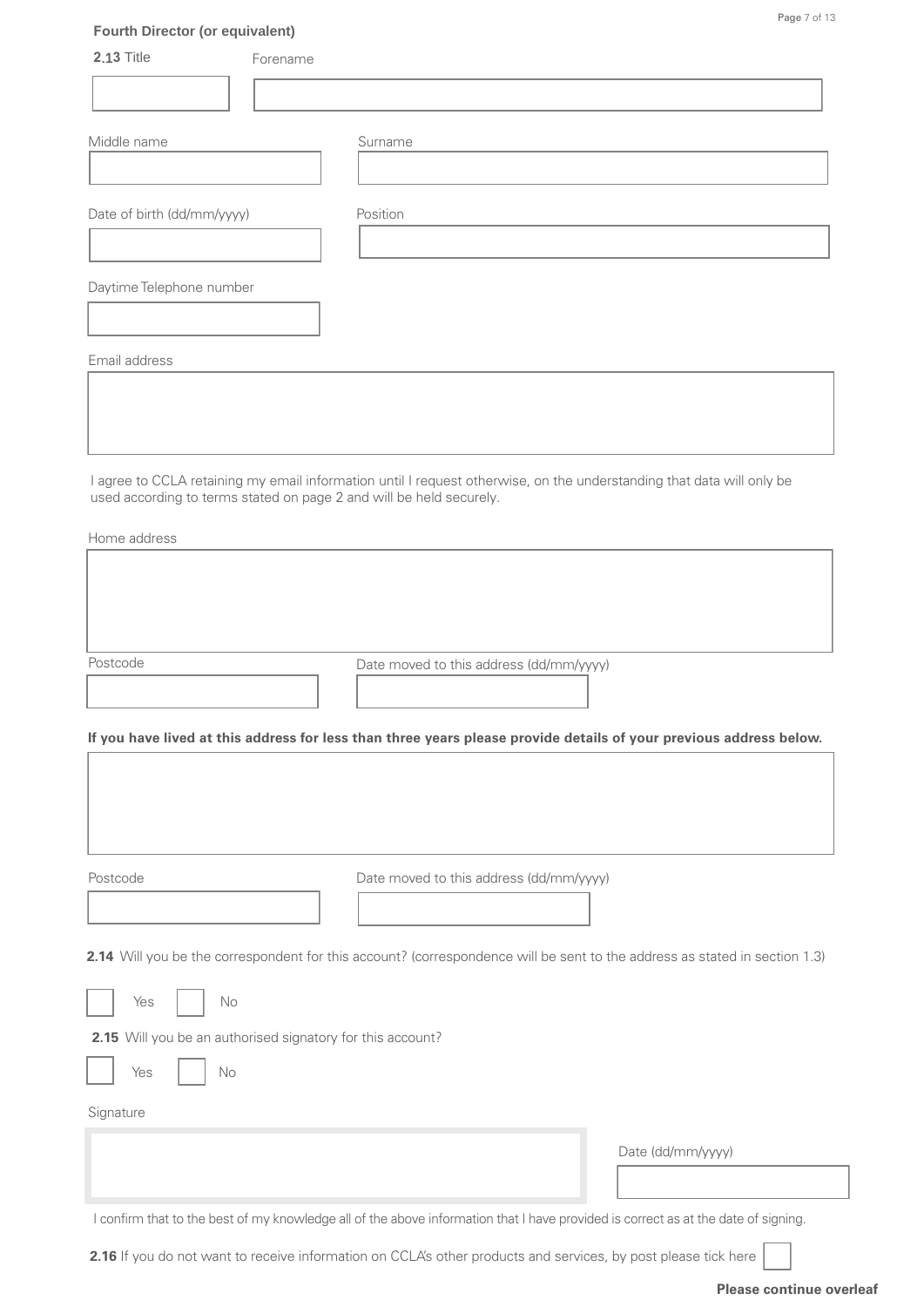# **Section 3 Correspondent details for this account**

(To whom all correspondence will be sent. All correspondence will be sent to the address stated in Section 1.3)

## **If no correspondent has been selected in Section 2, please complete this section.**

| 3.1 Title                                                   | Forename                                                                                                           |
|-------------------------------------------------------------|--------------------------------------------------------------------------------------------------------------------|
|                                                             |                                                                                                                    |
| Middle name                                                 | Surname                                                                                                            |
|                                                             |                                                                                                                    |
| Position                                                    |                                                                                                                    |
|                                                             |                                                                                                                    |
| Telephone number                                            |                                                                                                                    |
|                                                             |                                                                                                                    |
| Email address                                               |                                                                                                                    |
|                                                             |                                                                                                                    |
|                                                             |                                                                                                                    |
| Signature                                                   |                                                                                                                    |
|                                                             |                                                                                                                    |
|                                                             |                                                                                                                    |
|                                                             | I confirm that to the best of my knowledge all the above information that I have provided is correct at the        |
| date of signing                                             |                                                                                                                    |
| 3.2 Will the correspondent also be an authorised signatory? |                                                                                                                    |
| Yes                                                         | No                                                                                                                 |
|                                                             | 3.3 If you do not want to receive information on CCLA's other products and services, please tick this box          |
| Home address                                                |                                                                                                                    |
|                                                             |                                                                                                                    |
|                                                             |                                                                                                                    |
|                                                             |                                                                                                                    |
| Postcode                                                    | Date moved to this address (dd/mm/yyyy)                                                                            |
|                                                             |                                                                                                                    |
|                                                             | If you have lived at this address for less than three years please provide details of your previous address below. |
|                                                             |                                                                                                                    |
|                                                             |                                                                                                                    |
|                                                             |                                                                                                                    |
| Postcode                                                    | Date moved to this address (dd/mm/yyyy)                                                                            |
|                                                             |                                                                                                                    |
|                                                             |                                                                                                                    |
|                                                             | 3.3 If you do not want to receive information on CCLA's other products and services, please tick this box          |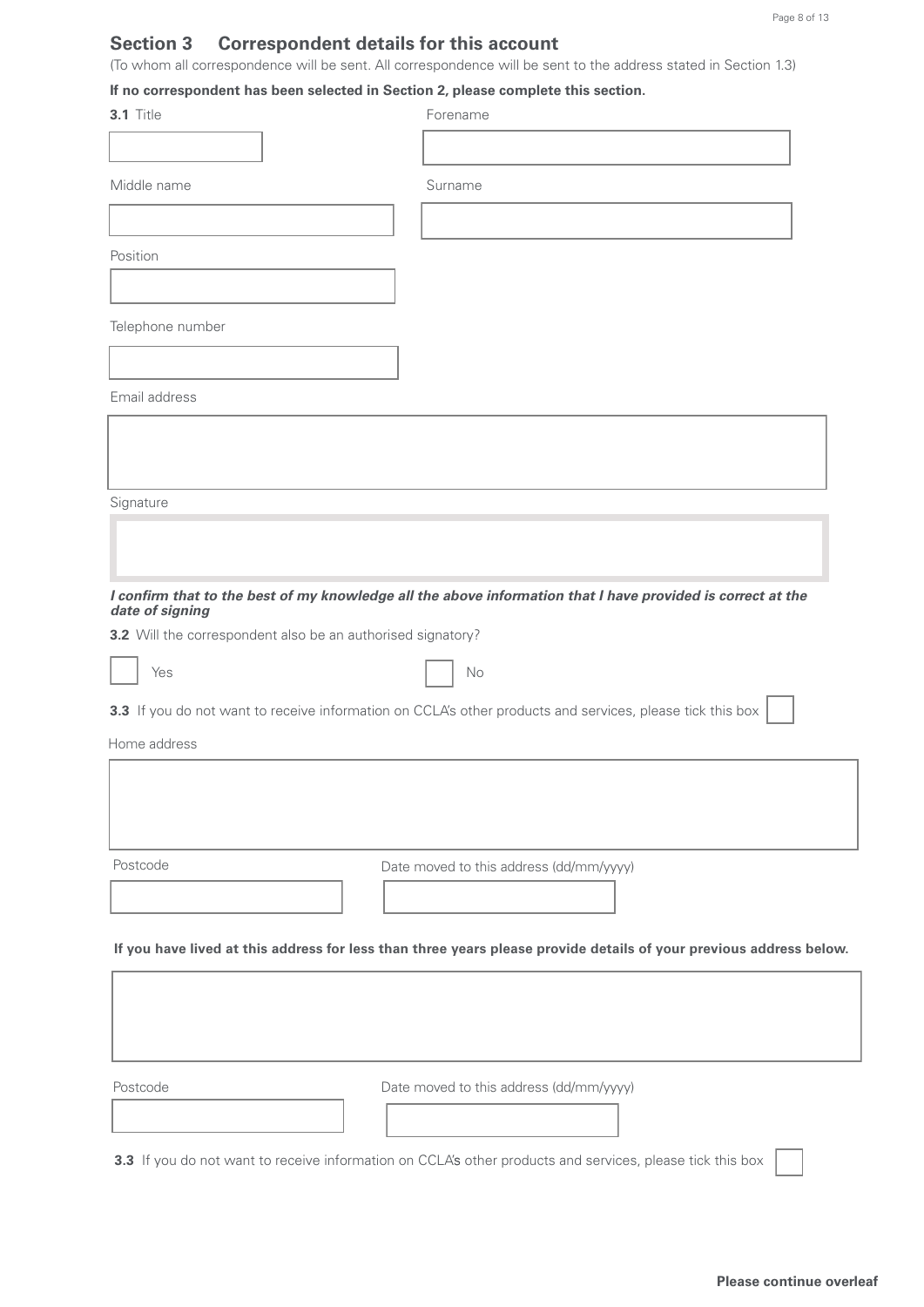# **Section 4 Other Signatories that are authorised to operate the account**

# **4.1** Other Signatory that is authorised to operate this account

| Title            | Forename                                                                                                           |
|------------------|--------------------------------------------------------------------------------------------------------------------|
|                  |                                                                                                                    |
| Middle name      | Surname                                                                                                            |
|                  |                                                                                                                    |
| Position         |                                                                                                                    |
|                  |                                                                                                                    |
| Telephone number |                                                                                                                    |
|                  |                                                                                                                    |
| Email address    |                                                                                                                    |
|                  |                                                                                                                    |
|                  |                                                                                                                    |
| Home address     |                                                                                                                    |
|                  |                                                                                                                    |
|                  |                                                                                                                    |
|                  |                                                                                                                    |
| Postcode         | Date moved to this address (dd/mm/yyyy)                                                                            |
|                  |                                                                                                                    |
|                  | If you have lived at this address for less than three years please provide details of your previous address below. |
|                  |                                                                                                                    |
|                  |                                                                                                                    |
|                  |                                                                                                                    |
| Postcode         | Date moved to this address (dd/mm/yyyy)                                                                            |
|                  |                                                                                                                    |
|                  |                                                                                                                    |
| Signature        |                                                                                                                    |
|                  |                                                                                                                    |
| date of signing  | I confirm that to the best of my knowledge all the above information that I have provided is correct at the        |
|                  | 4.2 If you do not want to receive information on CCLA's other products and services, please tick this box          |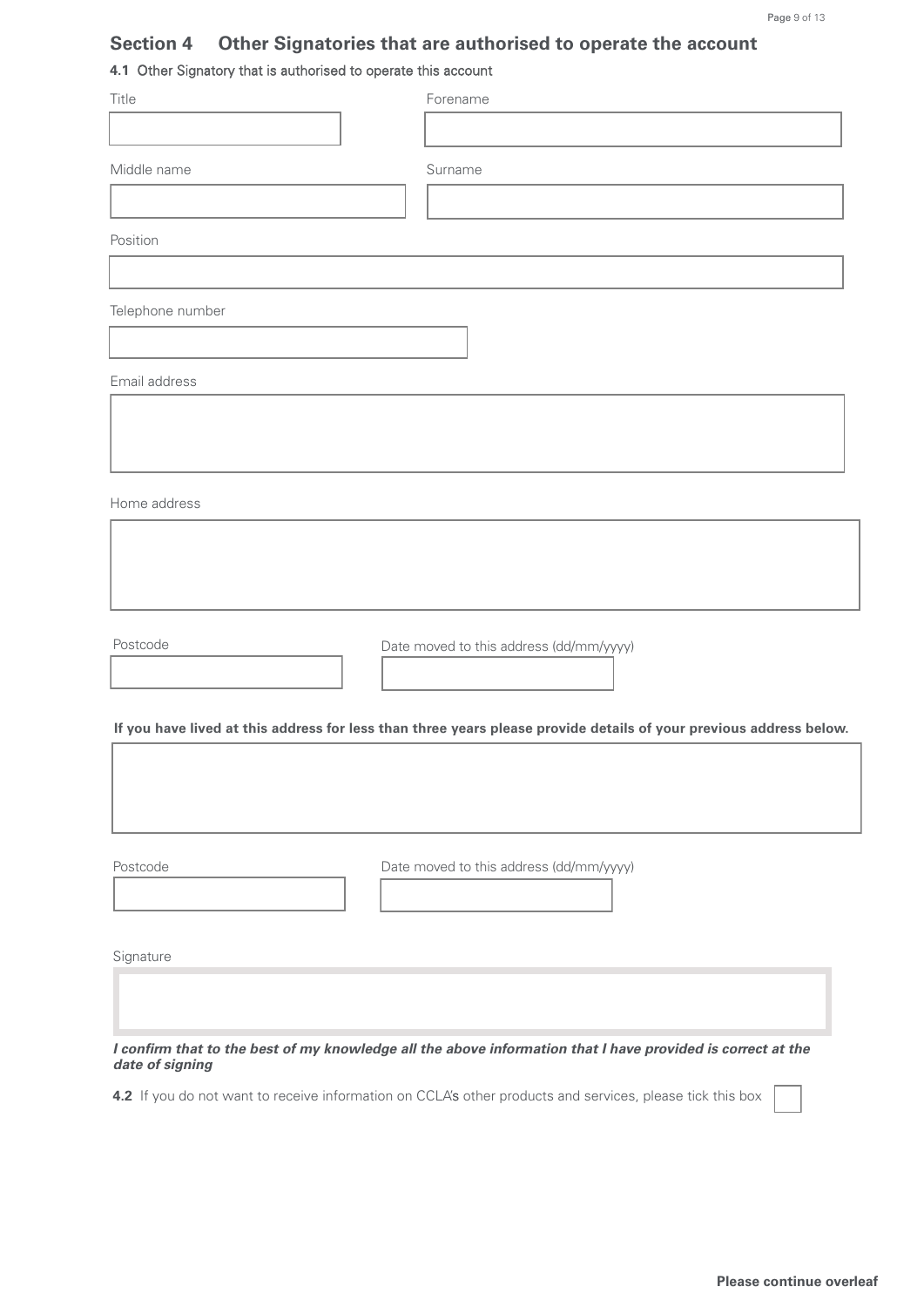## **4.3 Other Signatory that is authorised to operate this account**

| Title            | Forename                                                                                                           |
|------------------|--------------------------------------------------------------------------------------------------------------------|
|                  |                                                                                                                    |
| Middle name      | Surname                                                                                                            |
|                  |                                                                                                                    |
| Position         |                                                                                                                    |
|                  |                                                                                                                    |
| Telephone number |                                                                                                                    |
|                  |                                                                                                                    |
| Email address    |                                                                                                                    |
|                  |                                                                                                                    |
|                  |                                                                                                                    |
|                  |                                                                                                                    |
| Home address     |                                                                                                                    |
|                  |                                                                                                                    |
|                  |                                                                                                                    |
|                  |                                                                                                                    |
| Postcode         | Date moved to this address (dd/mm/yyyy)                                                                            |
|                  |                                                                                                                    |
|                  |                                                                                                                    |
|                  | If you have lived at this address for less than three years please provide details of your previous address below. |
|                  |                                                                                                                    |
|                  |                                                                                                                    |
|                  |                                                                                                                    |
| Postcode         | Date moved to this address (dd/mm/yyyy)                                                                            |
|                  |                                                                                                                    |
| Signature        |                                                                                                                    |
|                  |                                                                                                                    |
|                  |                                                                                                                    |
|                  | I confirm that to the best of my knowledge all the above information that I have provided is correct at the        |
| date of signing  | 4.4 If you do not want to receive information on CCLA's other products and services, please tick this box          |
|                  |                                                                                                                    |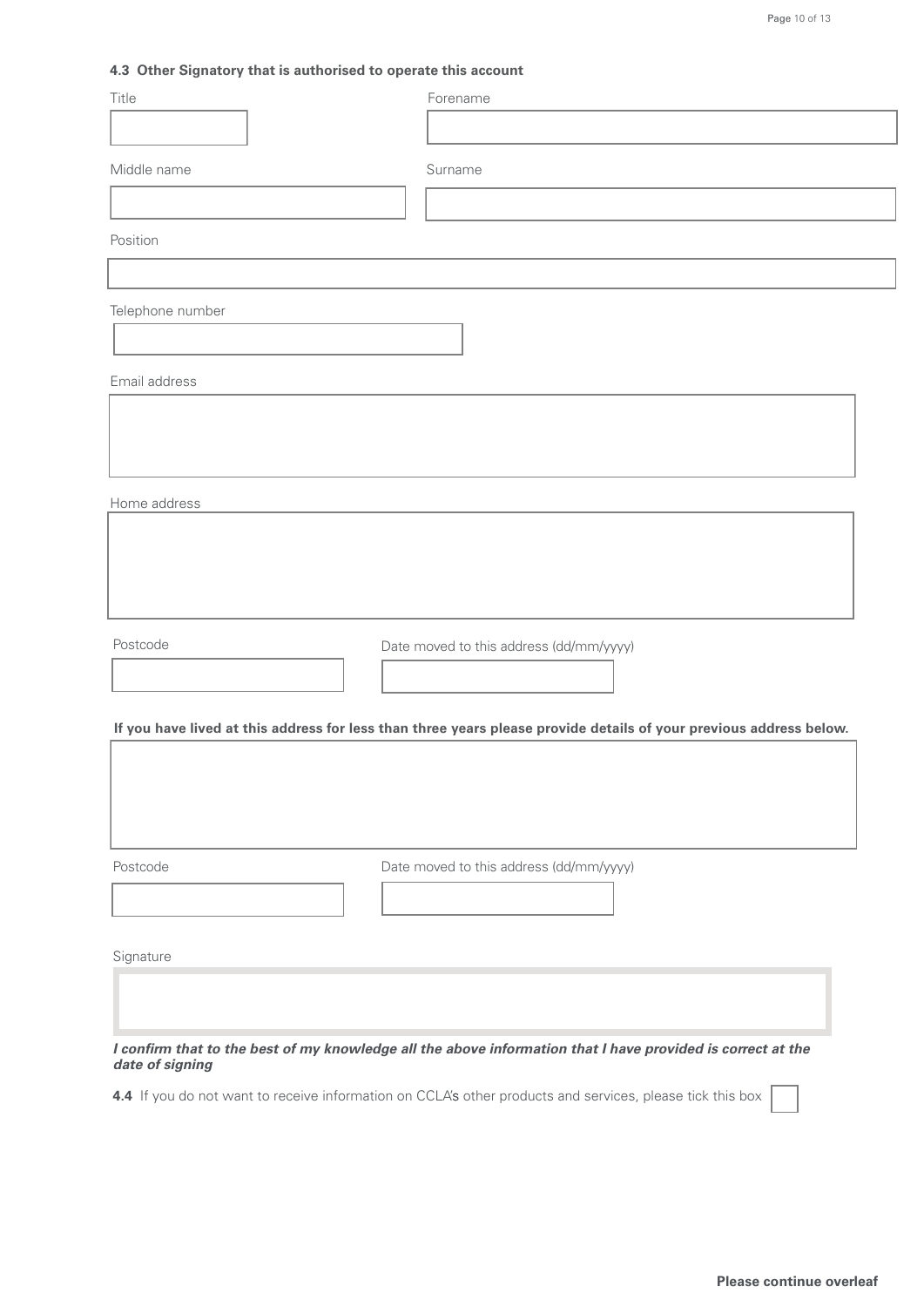## **Section 5 Nominated bank details**

#### No third party payments will be undertaken (**All withdrawals will be paid to the nominated bank account**).

Subscription payments must originate from the nominated bank account.

|                                                                         | 5.1 Do you wish to change the withdrawal instructions<br>Please go to 5.2<br>Yes                                                                                             | No Please go to 5.3                                                                                                                                                                                                                   |
|-------------------------------------------------------------------------|------------------------------------------------------------------------------------------------------------------------------------------------------------------------------|---------------------------------------------------------------------------------------------------------------------------------------------------------------------------------------------------------------------------------------|
| 5.2 Nominated bank account details:                                     |                                                                                                                                                                              |                                                                                                                                                                                                                                       |
| Bank name                                                               |                                                                                                                                                                              |                                                                                                                                                                                                                                       |
|                                                                         |                                                                                                                                                                              |                                                                                                                                                                                                                                       |
| Branch name                                                             |                                                                                                                                                                              |                                                                                                                                                                                                                                       |
|                                                                         |                                                                                                                                                                              |                                                                                                                                                                                                                                       |
| Account name                                                            |                                                                                                                                                                              |                                                                                                                                                                                                                                       |
|                                                                         |                                                                                                                                                                              |                                                                                                                                                                                                                                       |
|                                                                         |                                                                                                                                                                              |                                                                                                                                                                                                                                       |
| Sort code                                                               |                                                                                                                                                                              | Account number                                                                                                                                                                                                                        |
|                                                                         |                                                                                                                                                                              |                                                                                                                                                                                                                                       |
|                                                                         | · Representative of an FCA or EU equivalent regulated firm (e.g. bank manager)                                                                                               | in the investing organisation's name. The certification must be carried out by one of the following:                                                                                                                                  |
| provide their full address and profession.<br><b>Dividend payments:</b> | · Solicitor / Accountant / Notary or Church Minister<br>• Official of an overseas Embassy, Consulate or High Commission<br>. Any CCLA Investment Management Limited employee | Director of a VAT registered Charity or Officer of the British Armed Forces or Government Department Official<br>The professional should be a different person to the one named on the document and should sign, print their name and |
|                                                                         | 5.3 Do you wish to change the income payment instructions                                                                                                                    |                                                                                                                                                                                                                                       |
| Yes                                                                     | Please go to 5.4                                                                                                                                                             | No Please go to section 6                                                                                                                                                                                                             |
|                                                                         |                                                                                                                                                                              | 5.4 Automatically be reinvested and additional shares created, please tick here.                                                                                                                                                      |
| <b>OR</b>                                                               |                                                                                                                                                                              |                                                                                                                                                                                                                                       |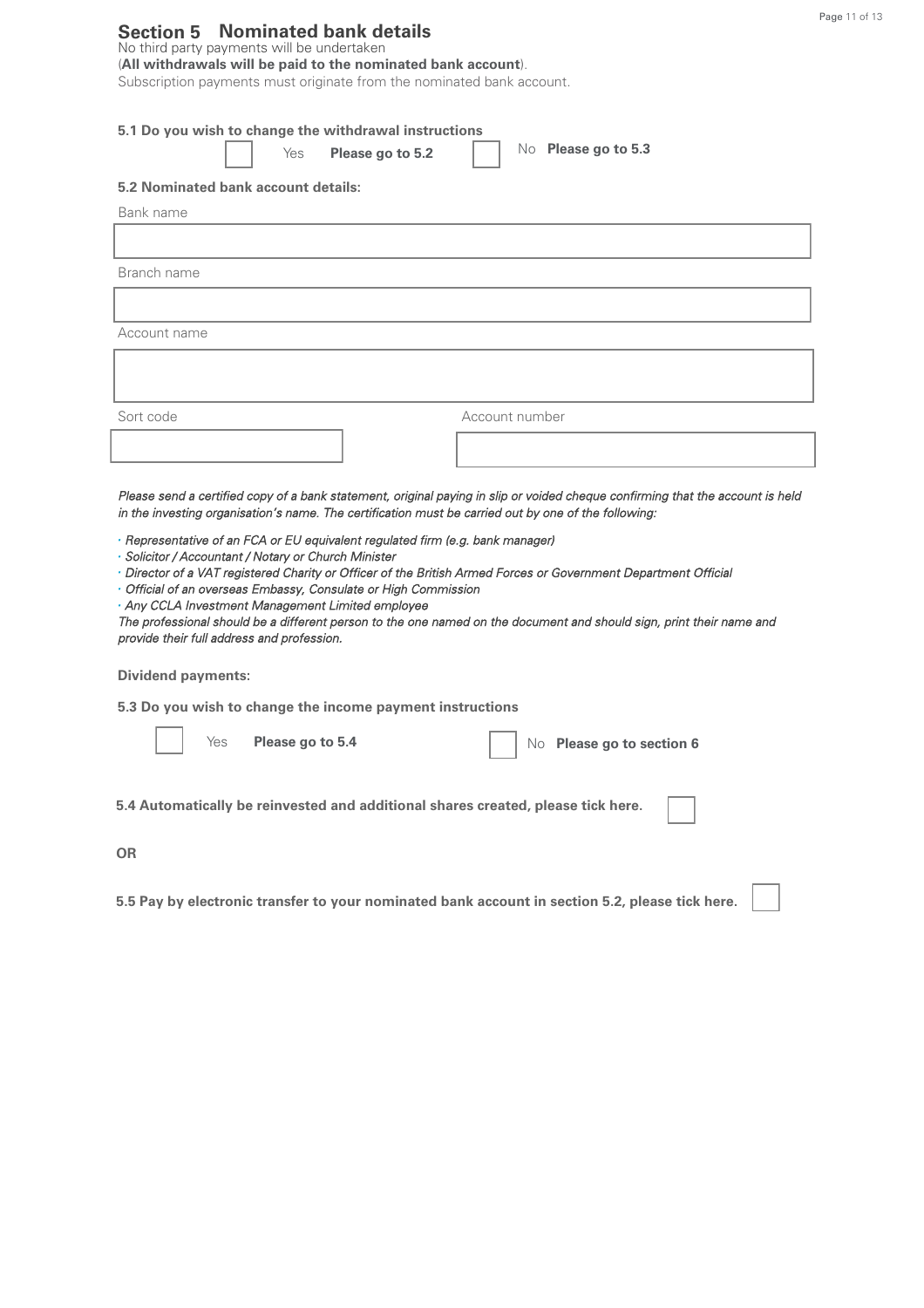## **Section 6 Email Instructions Authority**

Instructions on a CCLA form, sent by e-mail to us as a PDF, and signed in accordance with the account mandate, can be accepted if we have the relevant email instructions authority.

Please complete this form if you would like us to accept instructions by email and return a PDF copy to CCLA by email to correspondence@ccla.co.uk. We cannot accept any email instructions until we have received the PDF copy of this form.

**Important Information:** A PDF version of a CCLA form attached to your email is your instruction to us and should be sent to correspondence@ccla.co.uk Do not send the original documentation in the post and do not resend the email and/or the attachment as your instruction may be processed again. This mailbox will automatically upload the PDF for processing so any additional information contained in the body of the email will not be seen. If you have any additional information about the instruction please send your email and PDF to clientservices@ccla.co.uk

## **Authority to accept email instructions**

Client name

Client number(s)

In consideration of CCLA agreeing to accept from us, notwithstanding the terms of the relevant mandate, from time to time instructions purporting to come from us in the form of email instructions in relation to our account(s), we confirm and accept that CCLA does not accept responsibility for, and we will not seek to hold CCLA liable for any actions, proceedings, claims, losses, damage, costs and expenses that may be suffered or incurred as a result of CCLA accepting, or acting upon, instructions that CCLA reasonably believes have come from us, or have been given on our behalf. We accept responsibility for any losses or costs that might be incurred as a result of the cancellation of any purchase or sale of shares carried out as a result of CCLA accepting, or acting upon, instructions that CCLA reasonably believes have come from us or have been given on our behalf.

| <b>Authorisation</b><br>Signature | Print name        |  |
|-----------------------------------|-------------------|--|
|                                   |                   |  |
| Daytime telephone number          |                   |  |
|                                   |                   |  |
| Signature                         | Print name        |  |
|                                   |                   |  |
| Daytime telephone number          | Date (dd/mm/yyyy) |  |